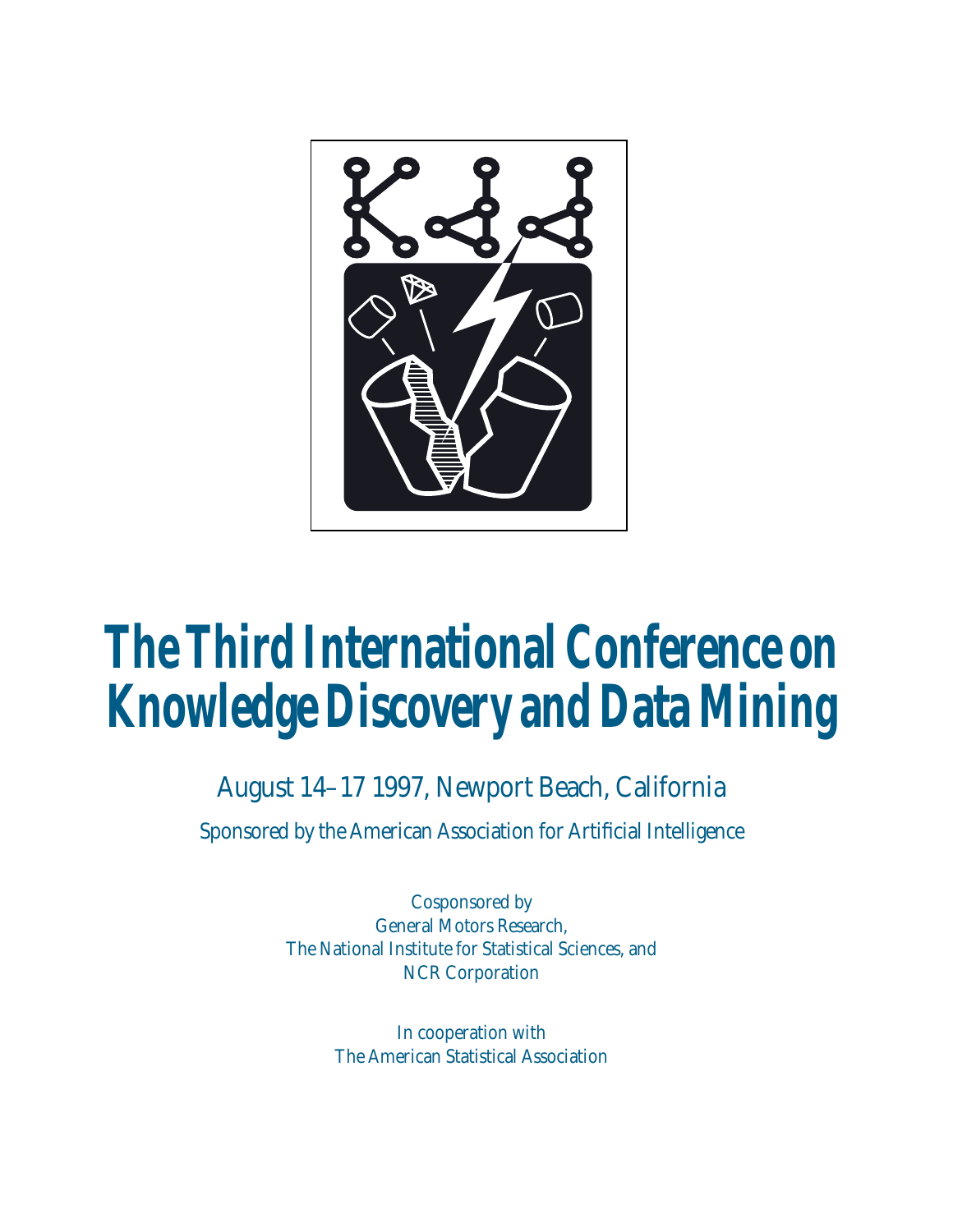

# **Welcome to KDD-97!**

## **KDD-97 Organization**

## **General Conference Chair**

Ramasamy Uthurusamy, *General Motors Corporation*

## **Program Cochairs**

David Heckerman, *Microsoft Research* Heikki Mannila, *University of Helsinki,* Finland Daryl Pregibon, *AT&T Laboratories*

## **Publicity Chair**

Paul Stolorz, *Jet Propulsion Laboratory*

## **Tutorial Chair**

Padhraic Smyth, *University of California, Irvine*

## **Demo and Poster Sessions Chair**

Tej Anand, *NCR Corporation*

## **Awards Chair**

Gregory Piatetsky-Shapiro, *GTE Laboratories*

## **Program Committee Members**

Helena Ahonen, *University of Helsinki* Tej Anand, *NCR* Ron Brachman, *AT&T Laboratories* Carla Brodley, *Purdue University* Dan Carr, *George Mason University* Peter Cheeseman, *NASA AMES Research Center* David Cheung, *University of Hong Kong* Wesley Chu, *University of California at Los Angeles* Gregory Cooper, *University of Pittsburgh* Robert Cowell, *City University,* UK Bruce Croft, *University of Massachusetts at Amherst*

William Eddy, *Carnegie Mellon University* Charles Elkan, *University of California at San Diego* Usama Fayyad, *Microsoft Research* Ronen Feldman, *Bar-Ilan University,*  Israel Jerry Friedman, *Stanford University* Dan Geiger, *Technion,* Israel Clark Glymour, *Carnegie Mellon University* Moises Goldszmidt, *SRI International* Georges Grinstein, *University of Massachusetts, Lowell* Jiawei Han, *Simon Fraser University,* Canada David Hand, *Open University,* UK Trevor Hastie, *Stanford University* David Heckerman, *Microsoft Corporation* Haym Hirsh, *Rutgers University* Jim Hodges, *University of Minnesota* Se June Hong, *IBM T .J. Watson Research Center* Tomasz Imielinski, *Rutgers University* Yannis Ioannidis, *University of Wisconsin* Lawrence D. Jackel, *AT&T Laboratories* David Jensen, *University of Massachusetts* Michael Jordan, *Massachusetts Institute of Technology* Daniel Keim, *University of Munich* Willi Kloesgen, *GMD,* Germany Ronny Kohavi, *Silicon Graphics* David D. Lewis, *AT&T Laboratories – Research* David Madigan, *University of Washington* Heikki Mannila, *University of Helsinki* Brij Masand, *GTE Laboratories* Gary McDonald, *General Motors Research* Eric Mjolsness, *University of California at San Diego*

Sally Morton, *Rand Corporation* Richard Muntz, *University of California at Los Angeles* Raymond Ng, *University of British Columbia* Steve Omohundro, *NEC Research* Gregory Piatetsky-Shapiro, *GTE Laboratories* Daryl Pregibon, *Bell Laboratories* Raghu Ramakrishnan, *University of Wisconsin, Madison* Patricia Riddle, *Boeing Computer Services* Ted Senator, *NASD Regulation Inc.* Jude Shavlik, *University of Wisconsin at Madison* Wei-Min Shen, *University of Southern California* Arno Siebes, *CWI,* Netherlands Avi Silberschatz, *Bell Laboratories* Evangelos Simoudis, *IBM Almaden Research Center* Andrzej Skowron, *University of Warsaw* Padhraic Smyth, *University of California at Irvine* Ramakrishnan Srikant, *IBM Almaden Research Center* John Stasko, *Georgia Institute of Technology* Salvatore J. Stolfo, *Columbia University* Paul Stolorz, *Jet Propulsion Laboratory* Hanna Toivonen, *University of Helsinki* Alexander Tuzhilin, *New York University, Stern School* Ramasamy Uthurusamy, *General Motors R&D Center* Graham Wills, *Bell Laboratories* David Wolpert, *IBM Almaden Research Center* Jan Zytkow, *Wichita State University*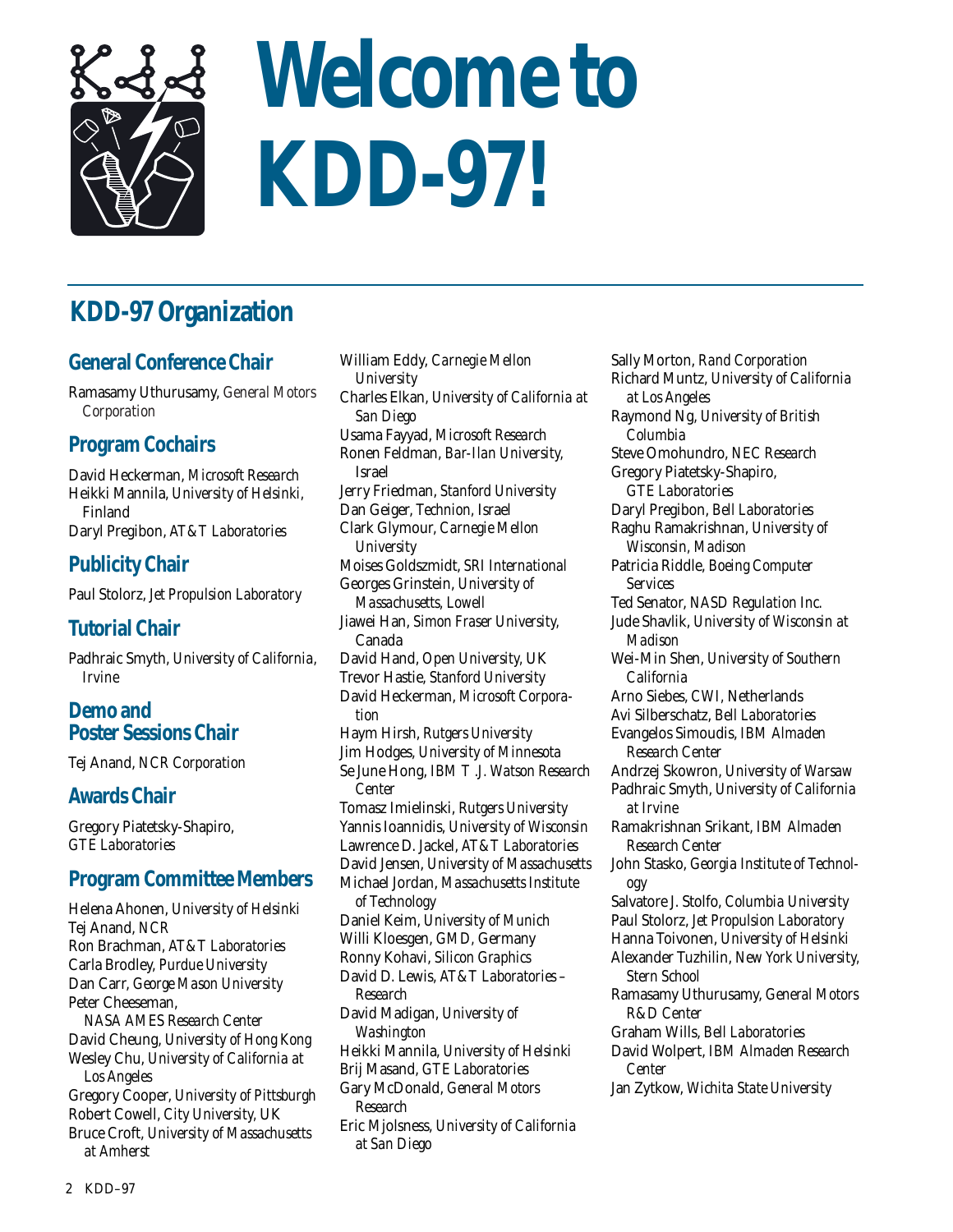# **Thursday, August 14th**

8:00AM–6:00 PM

#### **Tutorials**

8:00–10:00 AM (SINGLE SESSION) *Tutorial 1* Data Mining and KDD: An Overview *Usama Fayyad, Microsoft Research and Evangelos Simoudis, IBM*

10:00–10:30 AM

## **Coffee Break**

10:30 AM–12:30 PM *Tutorial 2* Modeling Data and Discovering Knowledge *David Hand, Open University, UK*

10:30 AM–12:30 PM *Tutorial 3* Text Mining - Theory and Practice *Ronen Feldman, Bar-Ilan University, Israel*

12:30–1:30 PM **Lunch**

1:30–3:30 PM *Tutorial 4* Exploratory Data Analysis Using Interactive Dynamic Graphics *Deborah Swayne, Bell Communications Research and Diane Cook, Iowa State University*

1:30–3:30 PM *Tutorial 5* OLAP and Data Warehousing *Surajit Chaudhuri, Microsoft Research and Umesh Dayal, Hewlett Packard Laboratories*

3:30–4:00 PM **Coffee Break**

#### 4:00–6:00 PM *Tutorial 6* Visual Techniques for Exploring **Databases** *Daniel Keim, University of Munich, Germany*

4:00–6:00 PM *Tutorial 7* Statistical Models for Categorical Response Data *William DuMouchel, AT&T Research*

6:30–7:30 PM

## **Opening Reception**

*California Ballroom, Newport Beach Marriott Hotel and Tennis Club*

## **KDD-97 Tutorial Program**

All tutorials will be presented on Thursday, August 14, 1997 in sections of the Pacific Ballroom. Admission to the tutorials is included in your conference registration fee. Registrants can attend up to four consecutive tutorials, including four tutorial syllabi.

TIME SESSION 1 SESSION 1 8:00 to 10:00 AM T1 – Fayyad and Simoudis *(single session)* 10:30 AM to 12:30 PM T2 – Hand T3 – Feldman 1:30 to 3:30 PM T4 – Swayne and Cook T5 – Chaudhuri and Dayal 4:00 to 6:00 PM T6 – Keim T7 – DuMouchel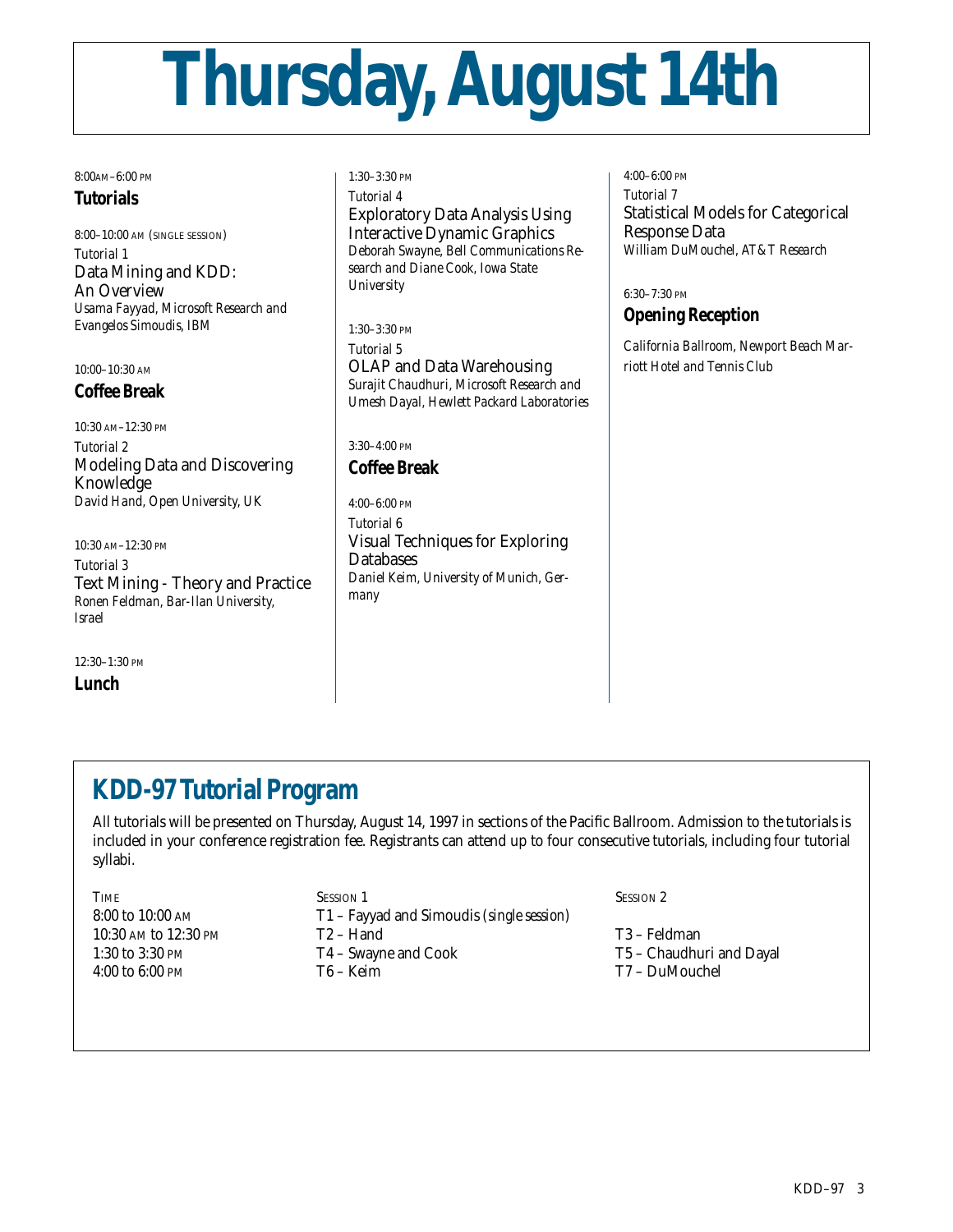# **Friday, August 15th**

*All sessions are plenary sessions and will be held in the Pacific Ballroom, Newport Beach Marriott Hotel and Tennis Club*

#### 8:30–10:00 AM

## **Keynote Address and Invited Talk Session**

8:30 –8:45 AM

Welcome and Introduction *KDD-97 General Conference Chair: Ramasamy Uthurusamy and KDD-97 Program Cochairs: David Heckerman, Heikki Mannila, and Daryl Pregibon* 

8:45–9:30 AM

Keynote Address: From Large to Huge: A Statistician's Reactions to KDD & DM *Peter J. Huber, University of Bayreuth, Germany*

The statistics and AI communities are confronted by the same challenge—the onslaught of ever larger data collections—but the two communities have reacted independently and differently. What could they learn from each other if they looked over the fence? What is amiss on either side?

9:30–10:00 AM Invited Talk: Machine Learning and KDD: New Developments *Thomas Dietterich, University of Oregon*

Machine learning research is pursuing many directions relevant to KDD. This talk will review two exciting lines of research: learning with ensembles (committees, bagging, boosting, etc.) and learning with stochastic models. I will also briefly mention current research in reinforcement learning and methods for scaling up machine learning algorithms.

10:00–10:30 AM

**Coffee Break**

#### 10:30–12:15 PM **Keynote Address and Poster Previews Session**

10:30–11:15 AM Keynote Address: Searching for Causes and Predicting Interventions *Clark Glymour, University of California San Diego and Carnegie Mellon University*

The problem in many data mining tasks is to predict features of a new, unobserved sample from a recorded sample, assuming the sampling distribution does not change. In causal data mining the task is to predict the features of new unobserved samples from a recorded sample, assuming any unobserved sample results from an intervention which directly alters the underlying probability distribution of some variables in a known way, and alters others indirectly through the influences of the directly manipulated variables. Data mining in the sciences and for business, military or public policy is often concerned with discovering causal structure, although that focus is sometimes obscured by the belief that causation is especially mysterious. Causation is not probability, but it is no more (and no less) mysterious. This lecture will illustrate why data mining for causes using techniques designed for recognition or classification is unwise, and will illustrate principles of causal data mining with several interesting cases that use both Bayesian and constraint based methods.

11:15 AM–12:15 PM *Poster Previews Session* **(Authors A-J)** 

12:15–2:00 PM **Lunch**

(Program Committee Luncheon, Newport North Room, lobby level, Newport Beach Marriott Hotel and Tennis Club)

2:00–3:00 PM *Poster Previews Session*

**(Authors K-Z)**

3:00–7:00 PM

#### **Exhibits, Demos, Poster Sessions**

California Ballroom, Newport Beach Marriott Hotel and Tennis Club

3:00 –4:20 PM *Poster Session 1* **Authors A-G**

 $4:20 - 5:40$  PM *Poster Session 2* **Authors H-O**

5:40 –7:00 PM *Poster Session 3* **Authors P-Z** 

(Coffee and soft drinks will be available in the foyer from 3:00–7:00 PM.)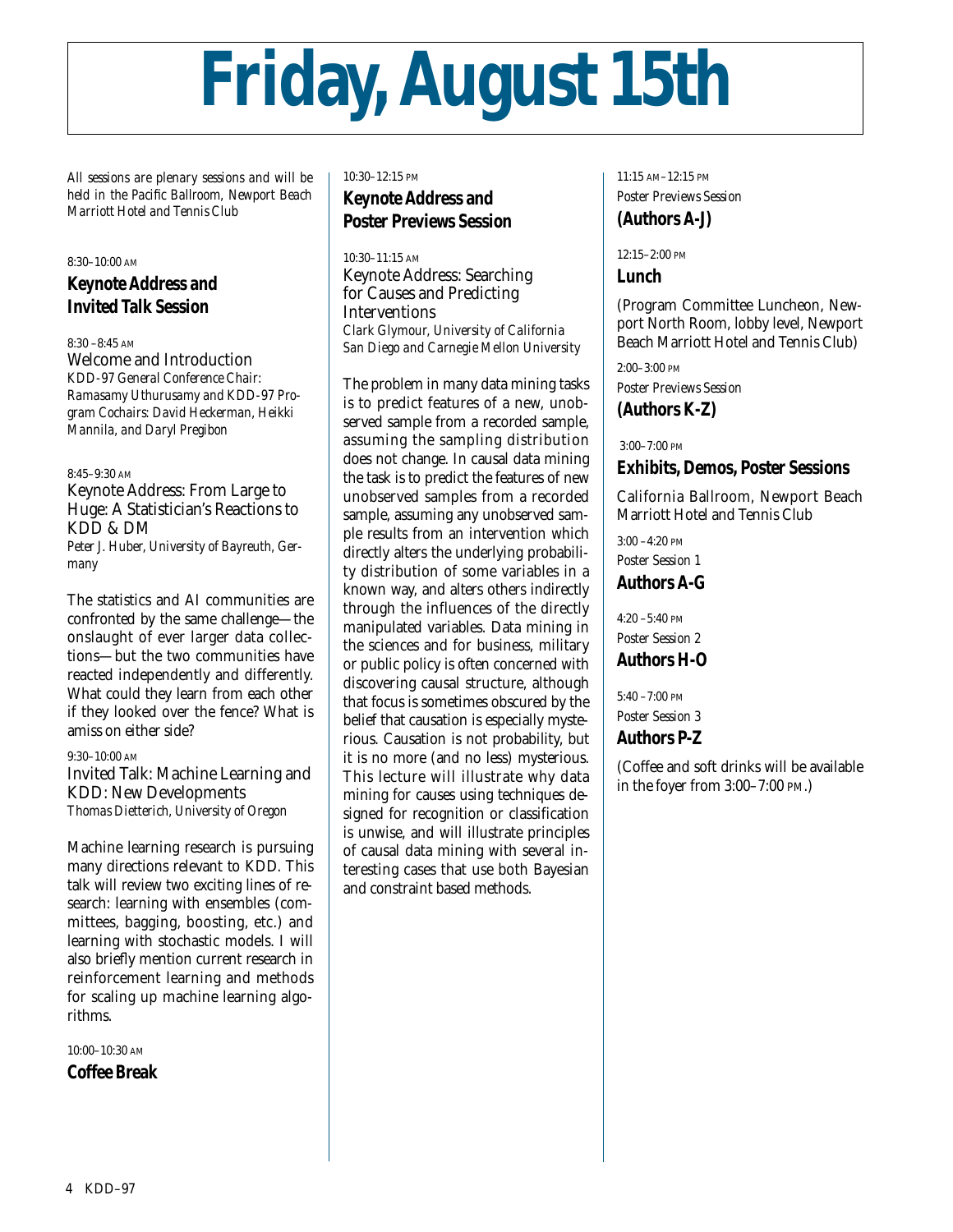# **Saturday, August 16th**

#### 8:30–9:45 AM *Paper Session* **Database Methodology**

#### 8:30–8:55 AM

Computing Optimized Rectilinear Regions for Association Rules *Kunikazu Yoda, Takeshi Fukuda, Yasuhiko Morimoto, Shinichi Morishita, and Takeshi Tokuyama, IBM Tokyo Research Laboratory, Japan*

#### 8:55–9:20 AM

Density-Connected Sets and their Application for Trend Detection in Spatial Databases *Martin Ester, Hans-Peter Kriegel, Jörg Sander, and Xiaowei Xu, University of Munich, Germany*

9:20–9:45 AM

Mining Association Rules with Item **Constraints** *Ramakrishnan Srikant, Quoc Vu, and Rakesh Agrawal, IBM Almaden Research Center*

#### 9:45–10:15 AM

**Coffee Break**

#### 10:15 AM–12:30 PM

### **Keynote Address/Invited Talks/Panel Session**

10:15–11:00 AM Keynote Address: Are Spatial Data Special: A Data Mining Perspective? *Raymond Ng, University of British Columbia, Canada*

From a data mining standpoint, Ng will discuss how spatial data are similar to and different from conventional alphanumeric data. He will use characteristic and discriminant rules as examples, and discuss how the characteristics of spatial data affect the ways these rules can be found. Finally, Ng will comment on the generalization from spatial data to discuss whether temporal data or image data are special.

11:00–11:30 AM Invited Talk: Highlights from the Joint Statistical Meetings *Jim Hodges, University of Minnesota*

Statisticians and data-miners have a lot in common but their paths tend not to cross. Thus, for example, many statisticians are missing out on computing and other ideas familiar to data-miners, and data-miners sometimes reinvent things that are wellknown to statisticians. This talk is intended to toss a small bridge across the gap, by summarizing some talks and trends from the 1997 Joint Statistical Meetings, held in Anaheim, California just before KDD-97.

#### 11:30–12:30 PM

#### Panel Discussion: Validity of Data Mining Results

*Moderator: David Hand, The Open University, United Kingdom Panelists: Jim Hodges, University of Minnesota; Reza Nakhaeizadeh, Daimler-Benz AG, Germany; Gregory Piatetsky-Shapiro, GTE Laboratories; Arno Siebes, CWI, The Netherlands; and Padhraic Smyth, University of California, Irvine*

Data mining methods typically rely on large-scale search for patterns or models. How can statistically valid results be ensured in this search-intensive approach? What kind of statistical tests are appropriate? How can one reduce overfitting? What techniques exist for efficient and data-adaptive sampling strategies for specific classes of algorithms? How can one combine statistical and non-statistical measures of the utility of discovered patterns? These and other questions from the audience will be discussed by the panelists.

12:30–2:00 PM

#### **Lunch**

2:00–3:30 PM

*Paper Session*

#### **Applications**

2:00–2:30 PM

Detecting Atmospheric Regimes Using Cross-Validated Clustering *Padhraic Smyth, University of California, Irvine; Michael Ghil and Kayo Ide, University of California, Los Angeles; Joe Roden, Jet*

*Propulsion Laboratory, California Institute of Technology; Andrew Fraser, Portland State University*

#### 2:30–3:00 PM

#### Automated Discovery of Active Motifs in Three Dimensional **Molecules**

*Xiong Wang and Jason T.L. Wang, New Jersey Institute of Technology; Dennis Shasha, New York University; Bruce Shapiro, National Cancer Institute; Sitaram Dikshitulu, New Jersey Institute of Technology; Isidore Rigoutsos, IBM T. J. Watson Research Center; Kaizhong Zhang, University of Western Ontario, Canada*

#### 3:00–3:30 PM

JAM: Java Agents for Meta-Learning over Distributed Databases *Salvatore Stolfo, Andreas L. Prodromidis, Shelley Tselepis, Wenke Lee, and Dave W. Fan, Columbia University; Philip K. Chan, Florida Institute of Technology*

#### 3:30–4:00 PM

#### **Coffee Break**

4:00–6:00PM

## **Invited Talk/Paper Presentation/Awards Presentation**

4:00–4:30 PM

Invited Talk: Highlights from the Graphical Modeling Workshop *David Madigan, University of Washington*

This talk will provide a very brief tutorial introduction to basic concepts of graphical models. A survey of current research topics will follow, highlighting in particular the work presented at the June 1997 AMS-IMS-SIAM workshop on graphical models.

4:30–5:00 PM Knowledge = Concepts: A Harmful Equation

*Jan M. Zytkow, Wichita State University and Polish Academy of Sciences, Poland*

5:00–6:00 PM

#### **Awards Presentation**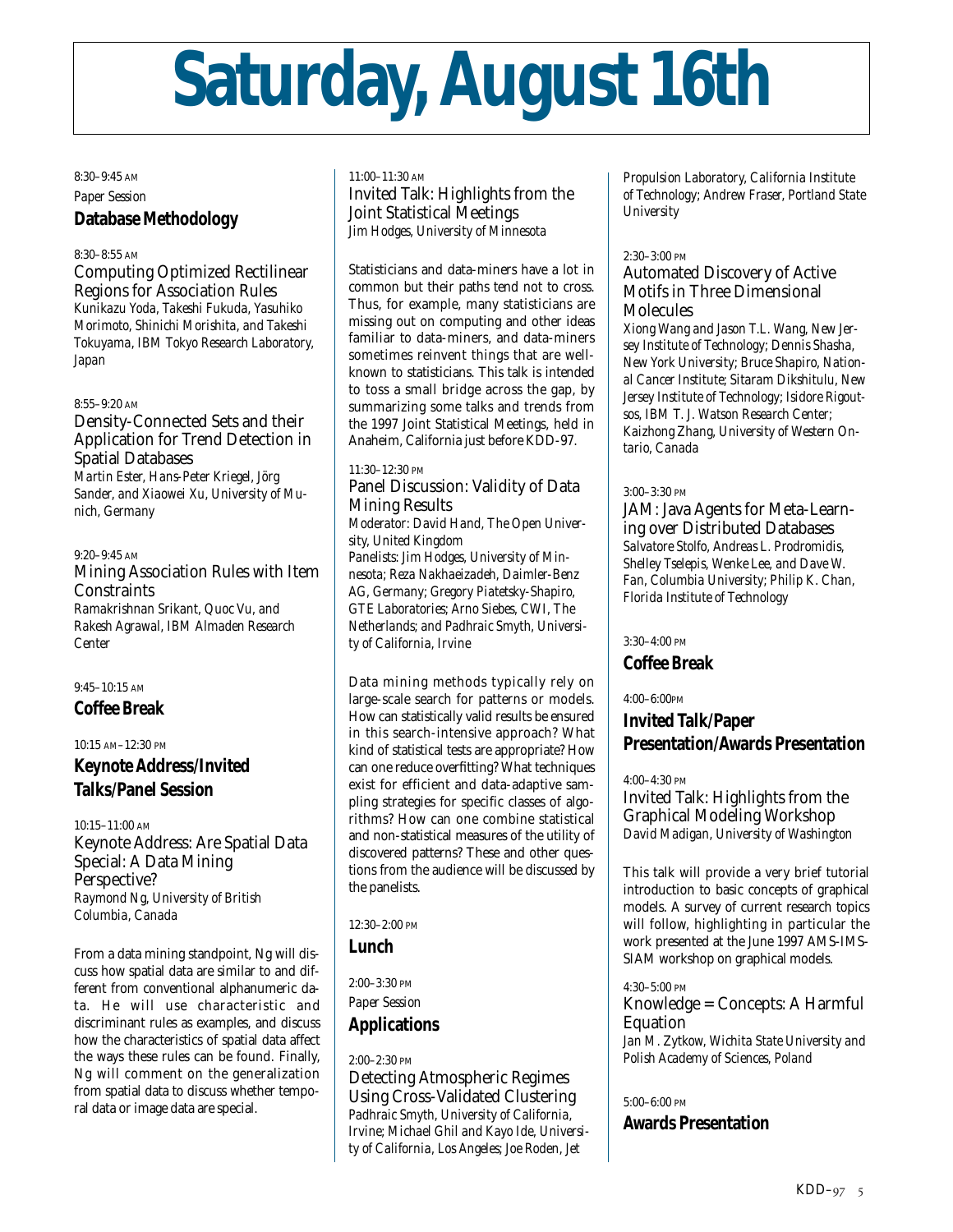# **Sunday, August 17th**

8:30–9:45 AM *Paper Session* **Methodology I**

8:30–8:55 AM

A Probabilistic Approach to Fast Pattern Matching in Time Series Databases *Eamonn Keogh and Padhraic Smyth, University of California, Irvine*

8:55–9:20 AM Discriminative Versus Informative Learning *Y. Dan Rubinstein and Trevor Hastie, Stanford University*

9:20–9:45 AM Analysis and Visualization of Classifier Performance: Comparison under Imprecise Class and Cost **Distributions** *Foster Provost and Tom Fawcett, NYNEX Science and Technology*

9:45–10:15 AM

**Coffee Break**

10:15 AM–12:30 PM *Paper Session* **Methodology II/Invited Panel**

10:15–10:40 AM Development of Multi-Criteria Metrics for Evaluation of Data Mining Algorithms *Gholamreza Nakhaeizadeh, Daimler-Benz AG, Germany and Alexander Schnabl, Technical University Vienna, Austria*

10:40–11:05 AM A Visual Interactive Framework for Attribute Discretization *Ramesh Subramonian, Ramana Venkata, and Joyce Chen, Intel Corporation*

11:05–11:30 AM Using General Impressions to Analyze Discovered Classification Rules *Bing Liu, Wynne Hsu, and Shu Chen, National University of Singapore, Singapore*

11:30 AM–12:30 PM Panel Discussion: Data Mining and the Web *Moderator: Usama Fayyad, Microsoft Research*

*Panelists: Sue Dumais, Bellcore; Ronen Feldman, Bar-Ilan University, Israel; Marti Hearst, Xerox PARC; Haym Hirsh, Rutgers University; Willi Kloesgen, GMD German National Research Center; Kamran Parsaye, Information Discovery Inc.; and Michael Pazzani, University of California, Irvine*

The Web is becoming the premium source of information for a growing number of people, and Web-based systems are increasingly applied for various applications, whether for commercial transactions or for a group organizing and performing its collaboration. Two challenges are predominant for data mining on the Web. The first goal is to help users in finding useful information on the Web and in discovering knowledge about a domain that is represented by a collection of Web-documents. The second goal is to analyze the transactions run in a Webbased system, be it to optimize the system or to find information about the clients using the system. This panel will discuss the approaches, chances, and problems of applying data mining techniques for the Web.

12:30–2:00 PM

**Lunch**

#### 2:00–3:15 PM *Paper Session* **Tools/Environments for DM**

#### $2:00-2:25$  PM

An Interactive Visualization Environment for Data Exploration *Mark Derthick, John Kolojejchick, and Steven F. Roth, Carnegie Mellon University*

#### 2:25–2:50 PM

Visualization Techniques to Explore Data Mining Results for Document Collections *Ronen Feldman, Bar-Ilan University, Israel; Willi Klösgen, German National Research Center for Information Technology, Germany; Amir Zilberstein, Bar-Ilan University, Israel*

#### 2:50–3:15 PM

Anytime Exploratory Data Analysis for Massive Data Sets *Padhraic Smyth, University of California, Irvine and David Wolpert, IBM Almaden Research Center*

3:15–4:00 PM **Open Forum: Comments on KDD-97**

#### 8:30AM–5:00 PM

*Newport North Room, Lobby Level* **Workshop on Issues in the Integration of Data Mining and Data Visualization** 

*(by invitation only) Organizers: Georges Grinstein, Andreas Wierse, and Usama Fayyad*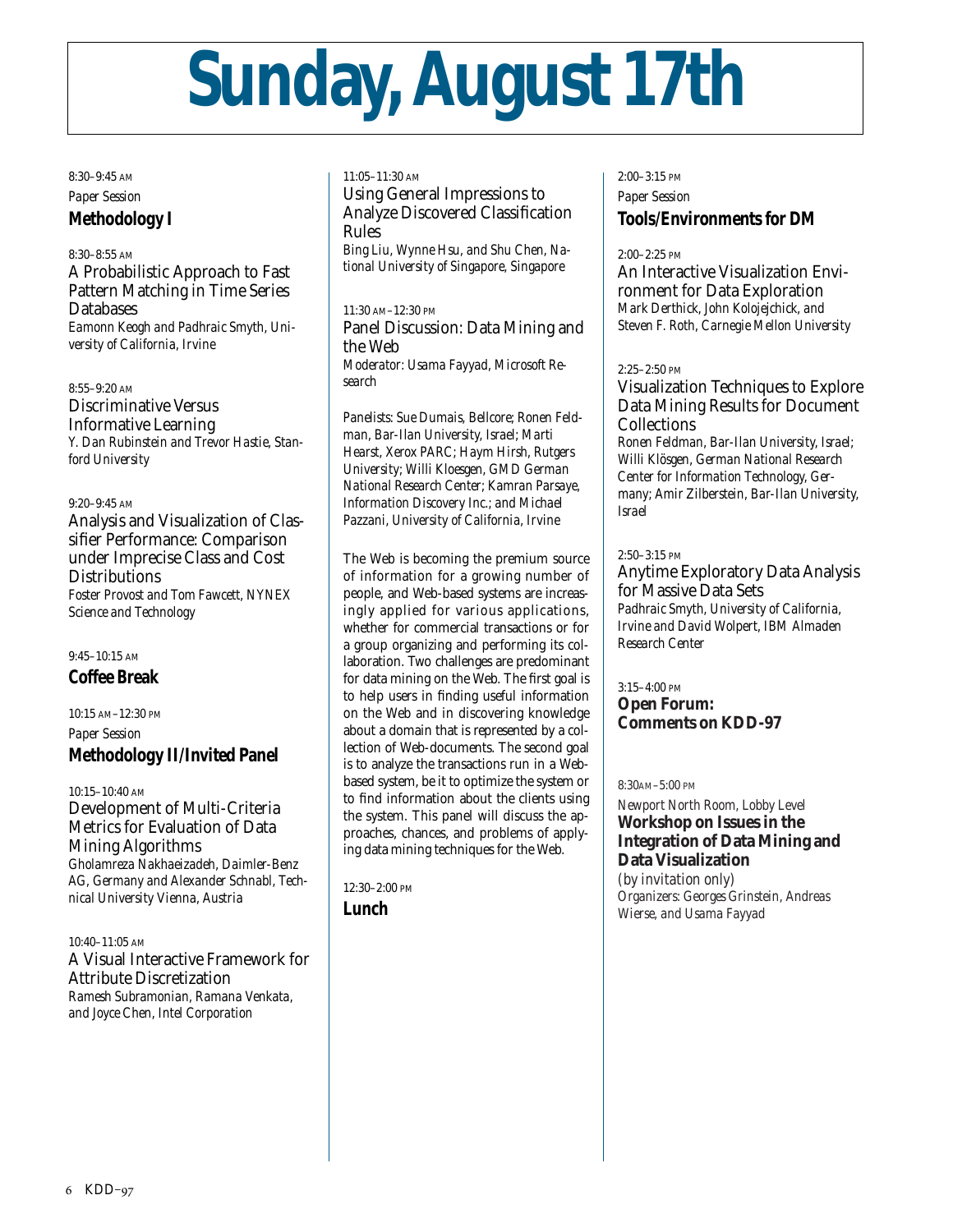## **Poster Sessions**

3:00–4:20 PM *Poster Session I*

### **Authors A-G**

Discovery of Actionable Patterns in Databases: The Action Hierarchy Approach

*Gediminas Adomavicius, New York University and Alexander Tuzhilin, Stern School of Business, New York University*

Partial Classification Using Association Rules

*Kamal Ali and Stefanos Manganaris, IBM Global Business Intelligence Solutions; Ramakrishnan Srikant, IBM Almaden Research Center*

Increasing the Efficiency of Data Mining Algorithms with Breadth-First Marker Propagation *John M. Aronis, University of Pittsburgh and Foster J. Provost, NYNEX Science and Technology*

Brute-Force Mining of High-Confidence Classification Rules *Roberto J. Bayardo, Jr., The University of Texas at Austin*

Applying Data Mining and Machine Learning Techniques to Submarine Intelligence Analysis *Ulla Bergsten, Johan Schubert, and Per Svensson, Defence Research Establishment, Sweden*

Process-Based Database Support for the Early Indicator Method *Christoph Breitner and Jörg Schlösser, University of Karlsruhe, Germany; Rüdiger Wirth, Daimler-Benz AG, Germany*

MineSet: An Integrated System for Data Mining *Cliff Brunk, James Kelly, and Ron Kohavi, Silicon Graphics, Inc.*

Proposal and Empirical Comparison of a Parallelizable Distance-Based Discretization Method *Jesús Cerquides and Ramon López de Màntaras, Spanish Council for Scientific Research, Spain*

Large Scale Data Mining: Challenges and Responses *Jaturon Chattratichat, John Darlington, Moustafa Ghanem, Yike Guo, Harald Hüning, Martin Köhler, Janjao Sutiwaraphun, Hing Wing To, and Dan Yang, Imperial College of London, United Kingdom*

Using Artificial Intelligence Planning to Automate Science Data Analysis for Large Image Databases *Steve Chien, Forest Fisher, and Helen Mortensen, Jet Propulsion Laboratory, California Institute of Technology; Edisanter Lo and Ronald Greeley, Arizona State University*

Mining Multivariate Time-Series Sensor Data to Discover Behavior Envelopes *Dennis DeCoste, Jet Propulsion Laboratory, California Institute of Technology*

Why Does Bagging Work? A Bayesian Account and its Implications *Pedro Domingos, University of California, Irvine*

Fast Committee Machines for Regression and Classification *Harris Drucker, Monmouth University and ATT*

A Guided Tour through the Data Mining Jungle *Robert Engels, University of Karlsruhe, Germany; Guido Lindner, Daimler Benz AG, Germany; and Rudi Studer, University of Karlsruhe, Germany*

Maximal Association Rules: A New Tool for Mining for Keyword Co-occurrences in Document Collections *Ronen Feldman, Yonatan Aumann, Amihood Amir, and Amir Zilberstein, Bar-Ilan University, Israel; Willi Kloesgen, German National Research Center for Information Technology, Germany*

Improving Scalability in a Scientific Discovery System by Exploiting Parallelism *Gehad Galal, Diane J. Cook, and Lawrence B. Holder, University of Texas at Arlington*

4:20-5:40 PM *Poster Session II* **Authors H-O**

Deep Knowledge Discovery from Natural Language Texts *Udo Hahn and Klemens Schnattinger, Freiburg University, Germany*

Integrating and Mining Distributed Customer Databases *Ira J. Haimowitz, Özden Gür-Ali, and Henry Schwarz, General Electric Corporate Research and Development*

GA-Based Rule Enhancement in Concept Learning *Jukka Hekanaho, Turku Center for Computer Science and Åbo Akademi University, Finland*

Target-Independent Mining for Scientific Data: Capturing Transients and Trends for Phenomena Mining *Thomas H. Hinke, John Rushing, Heggere Ranganath, and Sara J. Graves, University of Alabama in Huntsville*

Zeta: A Global Method for Discretization of Continuous Variables *K. M. Ho and P. D. Scott, University of Essex, United Kingdom*

Adjusting for Multiple Comparisons in Decision Tree Pruning *David Jensen and Matt Schmill, University of Massachusetts, Amherst*

SIPping from the Data Firehose *George H. John, IBM Almaden Research Center and Brian Lent, Stanford University*

Mining Generalized Term Associations: Count Propagation Algorithm *Jonghyun Kahng, Wen-Hsiang Kevin Liao, and Dennis McLeod, University of Southern California*

Metarule-Guided Mining of Multi-Dimensional Association Rules Using Data Cubes *Micheline Kamber, Jiawei Han, and Jenny Y. Chiang, Simon Fraser University, Canada*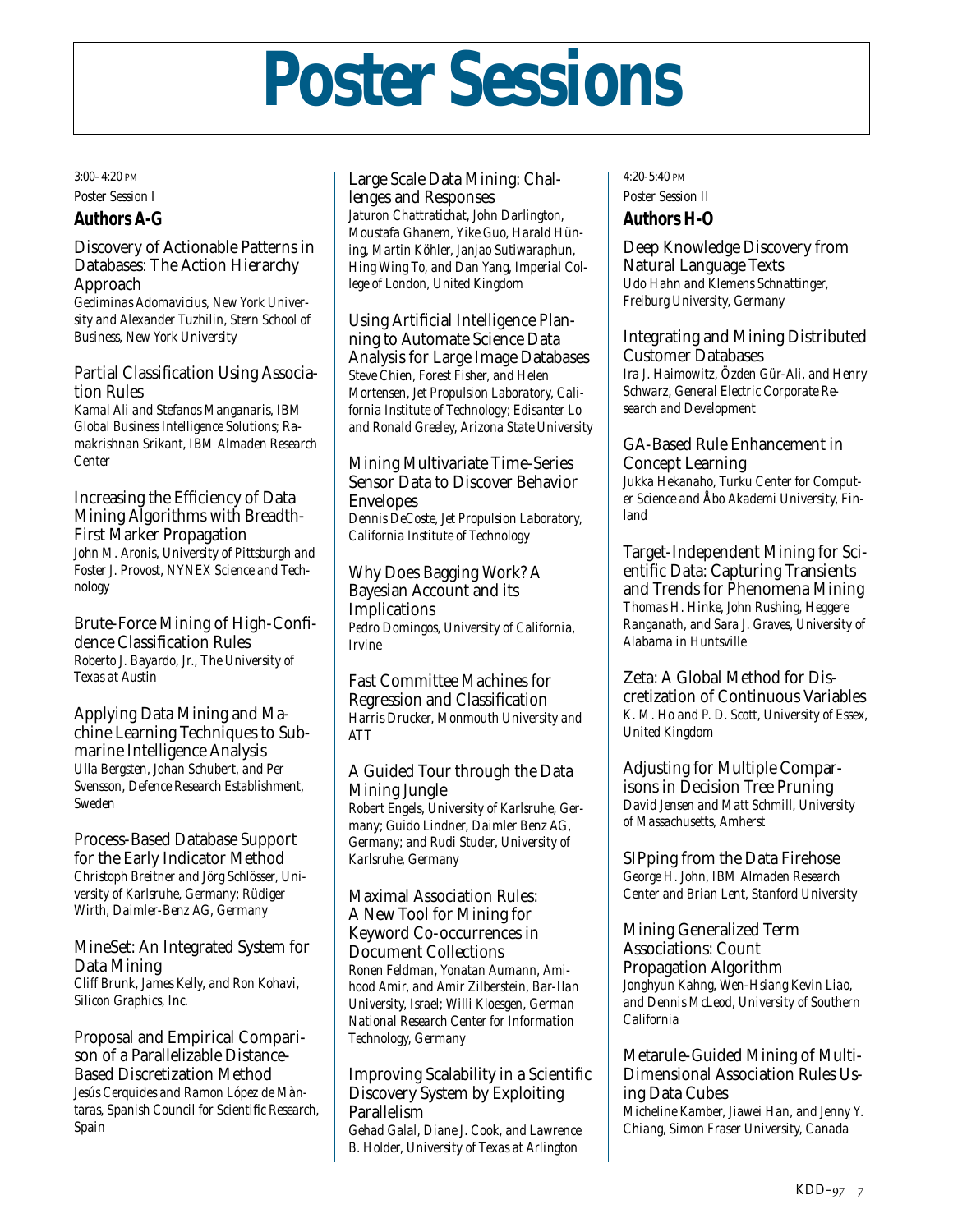## **Poster Sessions**

Scalable, Distributed Data Mining–An Agent Architecture *Hillol Kargupta, Ilker Hamzaoglu, and Brian Stafford, Los Alamos National Laboratory*

Clustering Sequences of Complex **Objects** *A. Ketterlin, LSIIT, France*

A Unified Notion of Outliers: Properties and Computation *Edwin M. Knorr and Raymond T. Ng, University of British Columbia, Canada*

Mining for Causes of Cancer: Machine Learning Experiments at Various Levels of Detail *Stefan Kramer, Austrian Research Institute for Artificial Intelligence, Austria; Bernhard Pfahringer, University of Waikato, New Zealand; and Christoph Helma, University of Vienna, Austria*

Trellis Graphics Displays: A Multi-Dimensional Data Visualization Tool for Data Mining *R. Douglas Martin, MathSoft, Inc.*

Fast Robust Visual Data Mining *Ted Mihalisin, Temple University and John Timlin, Mihalisin Associates, Inc.*

5:40–7:00 PM *Poster Session III*

**Authors P-Z**

Beyond Concise and Colorful: Learning Intelligible Rules *Michael J. Pazzani, Subramani Mani, and W. Rodman Shankle, The University of California, Irvine*

Scaling Up Inductive Algorithms: An Overview *Foster Provost, NYNEX Science and Technology and Venkateswarlu Kolluri, University of Pittsburgh*

Visualizing Bagged Decision Trees *J. Sunil Rao, Cleveland Clinic and William J.E. Potts, SAS Institute Inc.*

KESO: Minimizing Database Interaction *Arno Siebes and Martin L. Kersten, CWI, The Netherlands*

Learning to Extract Text-Based Information from the World Wide Web

*Stephen Soderland, University of Washington*

Image Feature Reduction through Spoiling: Its Application to Multiple Matched Filters for Focus of Attention *Timothy M. Stough and Carla E. Brodley, Purdue University*

Autonomous Discovery of Reliable Exception Rules *Einoshin Suzuki, Yokohama National University, Japan*

An Efficient Algorithm for the Incremental Updation of Association Rules in Large Databases *Shiby Thomas, Sreenath Bodagala, Khaled Alsabti, and Sanjay Ranka, University of Florida*

Bayesian Inference for Identifying Solar Active Regions *Michael Turmon and Saleem Mukhtar, Jet Propulsion Laboratory, California Institute of Technology; Judit Pap, University of California, Los Angeles*

Schema Discovery for Semistructured Data *Ke Wang and Huiqing Liu, National University of Singapore, Singapore*

Selecting Features by Vertical Compactness of Data *Ke Wang and Suman Sundaresh, National University of Singapore, Singapore*

Knowledge Discovery in Integrated Call Centers: A Framework for Effective Customer-Driven Marketing *Paul Xia, EIS International Inc.*

New Algorithms for Fast Discovery of Association Rules *M. J. Zaki, S. Parthasarathy, M. Ogihara, and W. Li, University of Rochester*

Fast and Intuitive Clustering of Web Documents *Oren Zamir, Oren Etzioni, Omid Madani, and Richard M. Karp, University of Washington*

KDD Process Planning *Ning Zhong, Yamaguchi University, Japan; Chunnian Liu, Beijing Polytechnic University, China; Yoshitsugu Kakemoto, The University of Tokyo, Japan; Setsuo Ohsuga, Waseda University, Japan*

Optimal Multiple Intervals Discretization of Continuous Attributes for Supervised Learning *D. A. Zighed, R. Rakotomalala, and F. Feschet, University of Lyon 2, France*

A Dataset Decomposition Approach to Data Mining and Machine Discovery *Blaz Zupan and Marko Bohanec, Institute Jozef Stefan, Slovenia; Ivan Bratko, Institute Jozef Stefan and University of Ljubljana, Slovenia; Bojan Cestnik, Temida and Institute Jozef Stefan, Slovenia*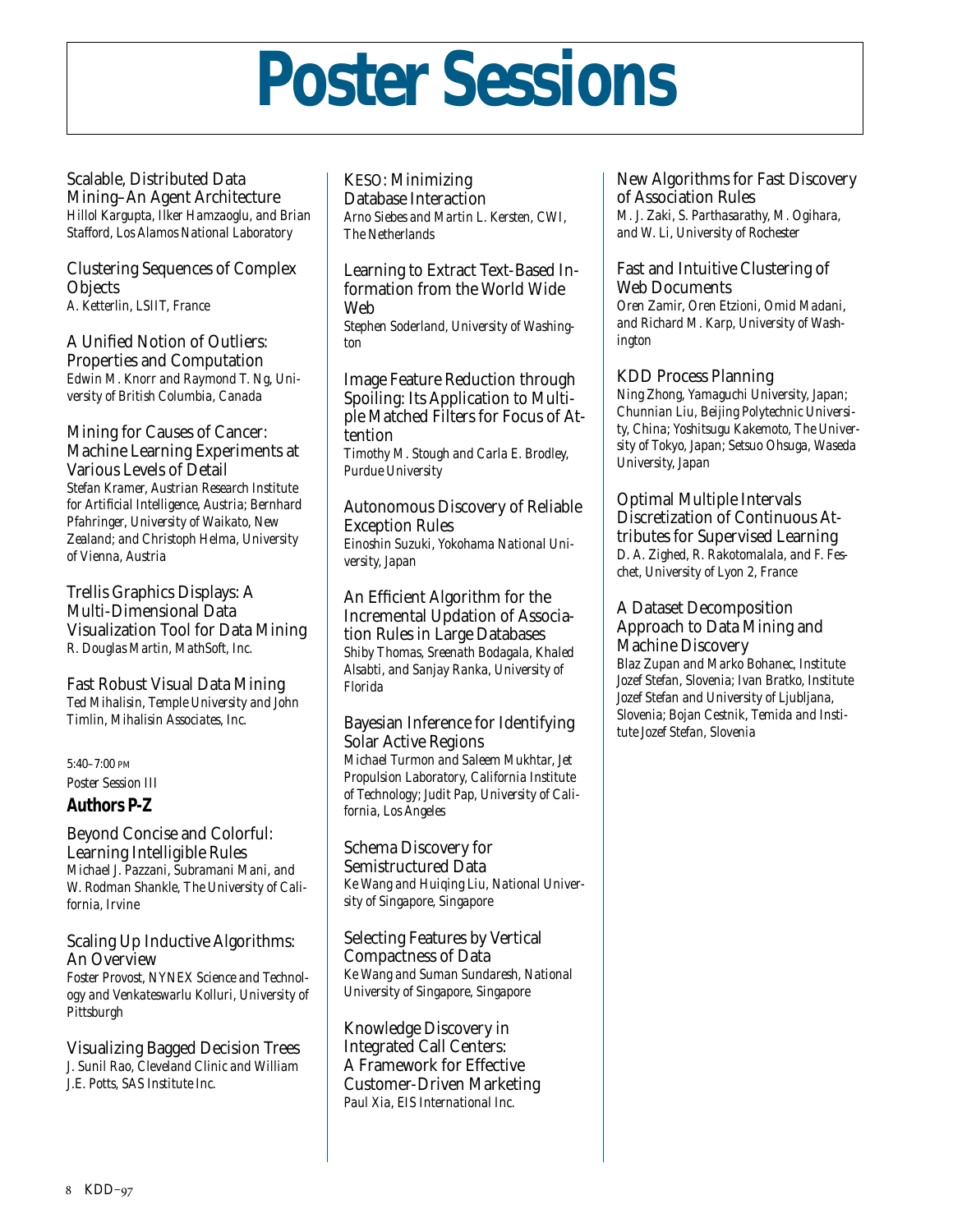## **Exhibitors**

## **AcknoSoft**

Contact: Michel Manago 58 rue du dessouse des berges 75013, Paris France Tel: 331 44 24 88 00 Fax: 331 44 24 88 66 Email: manago@ibpc.fr Web: www.acknosoft.com

The KATE suite includes KATE datamining to generate automatically decision trees from cases, KATE-CBR to retrieve cases that are similar to a query and reason by analogy, KATE-editor to build a database that is object-oriented or link to most existing market databases. As an option, users may add KATE for R/3 Service Management to link to SAP and KATE WebServer to access the decision support system over an intranet or the internet. Written in C, KATE is also available as dynamic link libraries in Windows or as shared libraries on Unix (Sun Solaris). The KATE suite is tailor made for analyzing complex data in technical domains. Applications of KATE include maintenance of Boeing 737 engines, of marine diesel engines, of Naples' metro, of the French high speed train TGV, help desk for robots in the plastic industry, telecom networks, CAD/CAM workstations, reliability analysis of offshore platforms, nuclear power plants, industrial gas meters, the Ariane space center, quality management in manufacturing, evaluation of costs for manufacturing plastic parts, sales support for electronic devices.

## **IBM Corporation**

Contact: Carolina Salcedo Route 100, Maildrop 3128 Sommers, NY 10589 Tel: (914) 766-3929 Fax: (914) 766-8328 Email: csalcedo@vnet.ibm.com16

Researchers at many IBM labs around the world are continuously developing powerful algorithms for analyzing large data sets stored in databases or flat files.

These algorithms cover a full spectrum of data mining technologies and enable analyses ranging from classification and predictive modeling to association discovery and database segmentation. They can run on small workstations but are highly scaleable since they have parallel implementations optimized to handle large and parallel super computers and databases. Along with a comprehensive set of data analysts and application developers through IBM's flagship data mining technology product, the Intelligent Miner. Leveraging the Intelligent Miner technology, IBM has developed a collection of applications, Business Discovery Solutions (BDS), to make data mining more accessible to business users. Through an easy to use Java GUI, BDS addresses business problems such as customer retention, risk analysis, store layout optimization, and cross selling. IBM's topcaliber data mining analysts have extensive industry expertise and have helped more than 60 companies exploit the new developments in data mining. IBM, on whose machines 70% of the world's data reside, supports all the components required to guarantee a customer's success in data mining.

## **Information Discovery, Inc.**

Contact: Pamela Lerwick 703B Pier Avenue, Suite 169 Hermosa Beach, CA 90254 Tel: (310) 937-3600 Fax: (310) 937-0967 Email: datamine@ix.netcom.com Web: www.datamining.com1

The Data Mining Suite™ is a comprehensive and integrated set of data mining products that provide complete solutions for knowledge discovery, predictive modeling and internet/intranet-based applications within a unified frame-work. Each product is novel and useful in its own right, but the joint application of the techniques used within the suite delivers unprecedented benefits to corporate users. The Data Mining Suite™ is highly scaleable and accesses large SQL databases directly without sampling or extracts.

## **Kluwer Academic Publishers**

Contact: Adam Chesler PO Box 358, Accord Station Hingham, MA 02018-0358 Tel: (617) 871-6600 Fax: (617) 871-6528 Email: achesler@wkap.com19 Web: www.wkap.nl20

Kluwer Publishers will have the journal *Data Mining and Knowledge Discovery* (Editors-in-chief: Usama Fayyad, Heikki Mannila, and Gregory Shapiro-Piatetsky) on display! Many other fine journals are also available for review, as well as over 25 new books, discounted 20% for KDD '97 attendees!

## **MathSoft, Inc.**

Contact: Tina Styer Data Analysis Products Division 1700 Westlake Ave. N. #500 Seattle, WA 98109 Tel: 800-569-0123 Email: mktg@statsci.com Web: www.mathsoft.com

MathSoft, Inc., is a leading provider of knowledge discovery software, with more than a million users worldwide. Mathsoft has a flexible family of products, offering solutions for data analysis, statistical data mining and decision support. S-Plus is the premier solution for powerful data analysis, visualization and statistical data mining. S-Plus offers the richest data analysis environment available, with over 2,000 built-in functions including both classical and robust techniques, all within a customizable, intuitive user interface. In addition, exclusive TRELLIS graphics allow you to reveal hidden meanings in complex, multidimensional data. MathSoft Stat Server is a powerful new approach that delivers a competitive edge in decision support. The first enterprise-wide solution for distributing sophisticated analyses and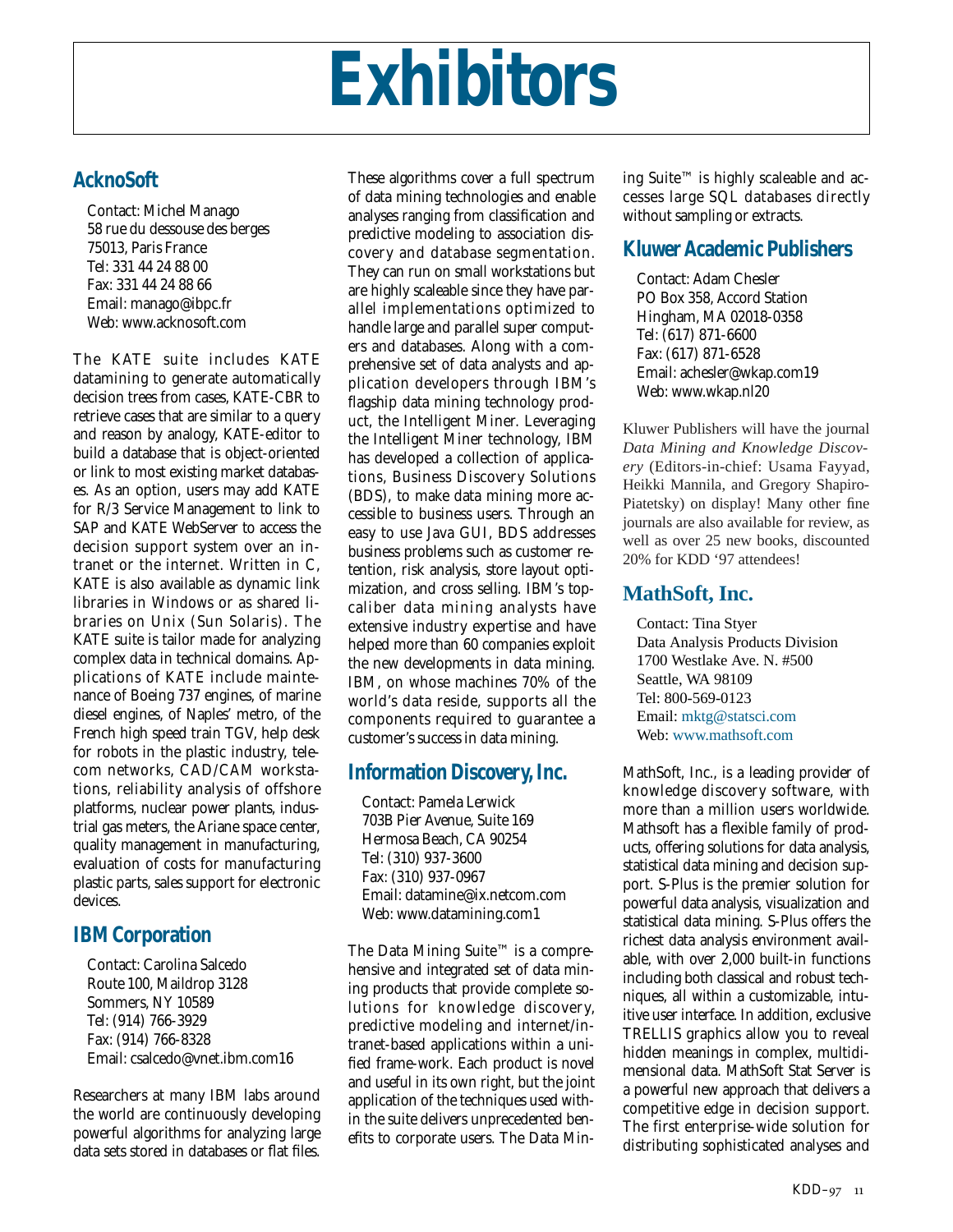## **Exhibitors**

graphics, StatServer leverages your company's existing client/server and Internet/intranet technology to put information in the hands of decision makers. Stop by to see a demonstration of the power of S-Plus and StatServer.

## **Morgan Kaufmann Publishers**

Contact: Patricia Kim 340 Pine Street, 6th Floor San Francisco, CA 94104-3205 Tel: (650) 392-2665 Fax: (650) 982-2665 Email: pkim@mkp.com23 Web: www.mkp.com24

Since 1984, Morgan Kaufmann has published the finest technical information resources for computer and engineering professionals. Our audience includes the research and development communities, information technology (IS/IT) managers, and students in professional degree programs. We publish in book and digital form in such areas as databases, computer networking, computer systems, human computer interaction, computer graphics, multimedia information and systems, artificial intelligence, and software engineering. Many of our books are considered to be the definitive works in their fields. Please stop by our display and receive a 15% Knowledge Discovery and Data Mining 1997 conference discount.

## *PC AI***Magazine**

Contact: Robin Okun P.O. Box 30130 Phoenix, AZ 85046 Tel: (602) 971-1869 Fax: (602) 971-2321 Email: robin@pcai.com25 Web: www.pcai.com/pcai/26

*PC AI Magazine* provides the information necessary to help managers, programmers, executives, and other professionals understand the quickly unfolding realm of artificial intelligence (AI) and intelligent applications (IA). PC AI addresses the entire range of personal computers including the Mac, IBM PC, neXT, Apollo, and more. *PC AI* features developments in expert systems, neural networks, object oriented development, and all other areas of artificial intelligence. Feature articles, product reviews, real-world application stories, and a Buyer's Guide present a wide range of topics in each issue.

## **Salford Systems**

Contact: Kerry Martin 8880 Rio San Diego Dr. Suite 1045 San Diego, CA 92108 Tel: (619) 543-8880

Salford Systems is exhibiting CART 3.0 (Classification and Regression Trees), a tree-structured data-mining tool, codeveloped with the original authors of CART at UC Berkeley and Stanford (Breiman, Freidman, Olshen, and Stone). The premier decision tree toolcomplete with built-in n-fold cross-validation, user-definable variable misclassification costs, linear combination splits, efficient handling of high-dimensional categorical predictors, and the new feature of combining multiple trees-is now available in one affordable package. CART 3.0 has a completely revised Windows graphical user interface and the ability to interact with the tree after database analysis. Useful diagnostics include dynamic pruning, gains charts for all sub-trees, and simultaneous viewing of training and test data accuracy scores. Experienced users can control CART 3.0 via command scripts, while newcomers can use point-andclick menu selections. Throughout an interactive session using the menu, CART 3.0 records command equivalents, providing an audit trail for the session. An in-depth, comprehensive manual explains every feature and nuance of CART within the context of over 30 examples. Salford Systems has been developing advanced tools for data analysis for PC and Unix platforms since 1983, and also provides consulting

services to the telecommunications, financial services, health care and direct mail industries.

## **Silicon Graphics**

Contact: Ron Kohavi Mailstop 80-876 2011 N. Shoreline Blvd. Mountain View, CA 94043 Tel: (650) 933-3126 Fax: (650) 932-2874 Web: www.sgi.com27

MineSet™ version 2.0 is the fourth release of SGI's product for exploratory data analysis. Combining powerful integrated, interactive tools for data access and transformation, data mining, and visual data mining, MineSet provides you with a revolutionary paradigm for getting maximum value from your vast data resources. MineSet enables you to gain a deeper, intuitive understanding of your data, by helping you to discover hidden patterns, important trends and new knowledge. It is this deep understanding which can be used for developing powerful business strategies leading to greater competitive advantage.

## **SRA International**

Contact: Jim Hayden 4300 Fair Lakes Court Fairfax, VA 22033 Tel: (703) 803-1689 Fax: (703) 803-1793 Email: Jim\_Hayden@SRA.com28 Web: www.SRA.com29

SRA International has been creating innovative solutions to practical problems faced by businesses and government agencies for over eighteen years. We specialize in the fields of intelligent information retrieval; machine learning; knowledge-based systems; database engineering; and natural language processing. SRA empowers organizations with the ability to discover and detect patterns critical to their success through the use of a complete line of scaleable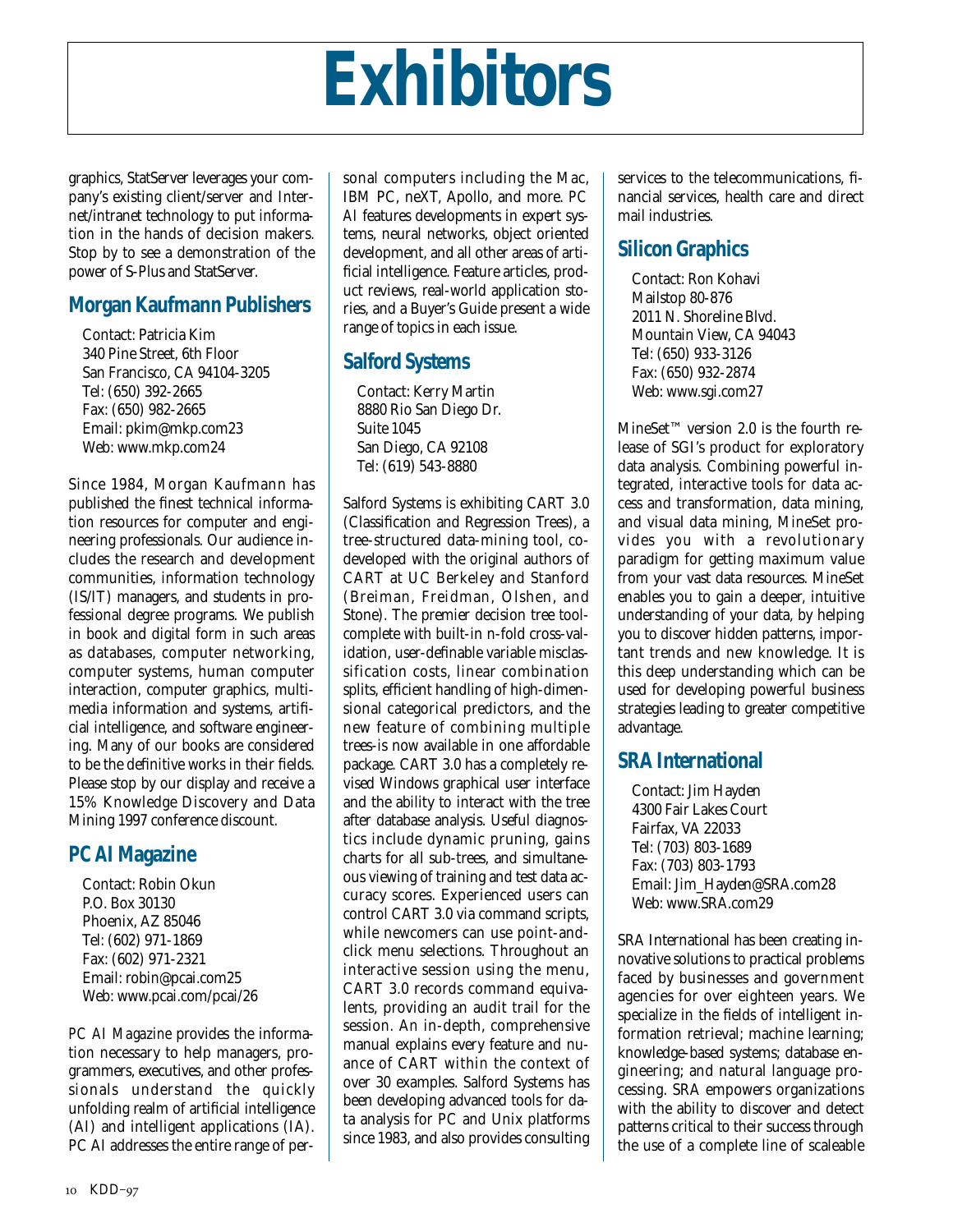## **Exhibitors**

data mining tools and professional services. SRA's KDD Toolset includes multi-strategy algorithms for discovering associations, classifications, sequences, and clusters, as well as high-speed rule and sequence-based pattern matching algorithms. These algorithms employ direct database access for mining data. Additionally, they are parallelized to take advantage of multiprocessor platforms for rapid analysis of extremely large data sets. Finally, we employ a comprehensive set of JDBC-compliant Java-based user interfaces for configuration and execution of algorithms as well as visualization of results for analysis and interpretation. SRA's knowledge discovery specialists understand how best to apply these advanced capabilities to enable you to utilize your most strategic asset: electronic information. Together, SRA's KDD Toolset and professional services provide solutions that are ideal for tackling such large-scale problems as fraud detection and prevention, competitive intelligence, and market behavior.

## **Torrent Systems Inc.**

Contact: Sondra Barrison 5 Cambridge Center Cambridge, MA 02138 Tel: (617) 354-8484 Fax: (617) 354-6767 Email: sondra@torrent.com30

Torrent Systems, Inc. develops and markets tools, component software and applications to support system integrators and applications developers in building advanced data warehousing and data mining applications that run on parallel processing systems. OR-CHESTRATE, Torrentis parallel development environment, hides the complexity of parallel programming and facilitates the creation of fully parallel, high-performance data-processing solutions for your MPP or SMP systems. ORCHESTRATE is fully compatible with all major scalable servers including the IBM RS/6000, SP server using IBM DB2, Parallel Sysplex, Sun, HP, NCR, Digital and Intel and supports Oracle Parallel Server, Informix XPS, and IBM DB2/PE. Torrent Systems is headquartered in Cambridge, MA.

## **Toshiba Corporation**

Contact: Hiroshi Tsukimoto 70 Yanagi-cho, Saiwai-ku Kawasaki **Japan** Tel: 81-44-548-5469 Fax: 81-44-520-5856 Email: tukimoto@ssel.toshiba.co.jp31

NNE is a neural network based data mining tool. NEX (Neural network EXplainer) is the explanation module of NNE. NEX provides the explanation for trained neural networks by extracting rules from the networks. Since trained neural networks are black boxes and are difficult for humans to understand, the neural network is incomplete as a technique of data mining, which aims to discover understandable knowledge from databases. So NEX makes the neural network a complete data mining technique. NEX has the following features. (1) NEX can be applied to any neural network including recurrent neural networks. (2) NEX can be applied to any training method. (3) NEX can be applied not only to discrete values but also to continuous values. (4) NEX extracts accurate and simple rules in a short time. Especially, when classes are continuous, there is no other systematic method which can discover understandable knowledge. NEX discovers understandable knowledge, that is, rules, from trained neural networks. The accuracies of the rules are based on the trained networks. NEX can be connected to any neural network. So any neural network user can obtain an explanation for trained neural networks just by connecting NEX to their neural networks.

## **WizSoft Ltd.**

Contact: Abraham Meidan 3 Beit Hillel St. Tel Aviv Israel, 67017 Tel: 972-2-5631948 Fax: 972-3-5611945 Email: abraham@wizsoft.com32 Web: www.wizsoft.com33

Wiz Why for WINDOWS 95/WINDOWS NT is a data mining application for issuing prediction and classification. WizWhy analyzes the data, reveals all the if-then rules and mathematical formula rules, and calculates the significance level of each rule. WizWhy then predicts future cases based on the discovered rules. In empirical tests WizWhy was found to be faster and more accurate than neural networks, decision trees and genetic algorithms.

WizRule for WINDOWS 95/WINDOWS NT is a data cleansing and auditing tool. WizRule reveals all if-then rules and formula rules in the database. It then points at the deviations from the set of all the discovered rules as suspected errors, and calculates the level of unlikelihood of each deviation. WizRule avoids false alarms; almost every deviation with a high level of unlikelihood is indeed an error.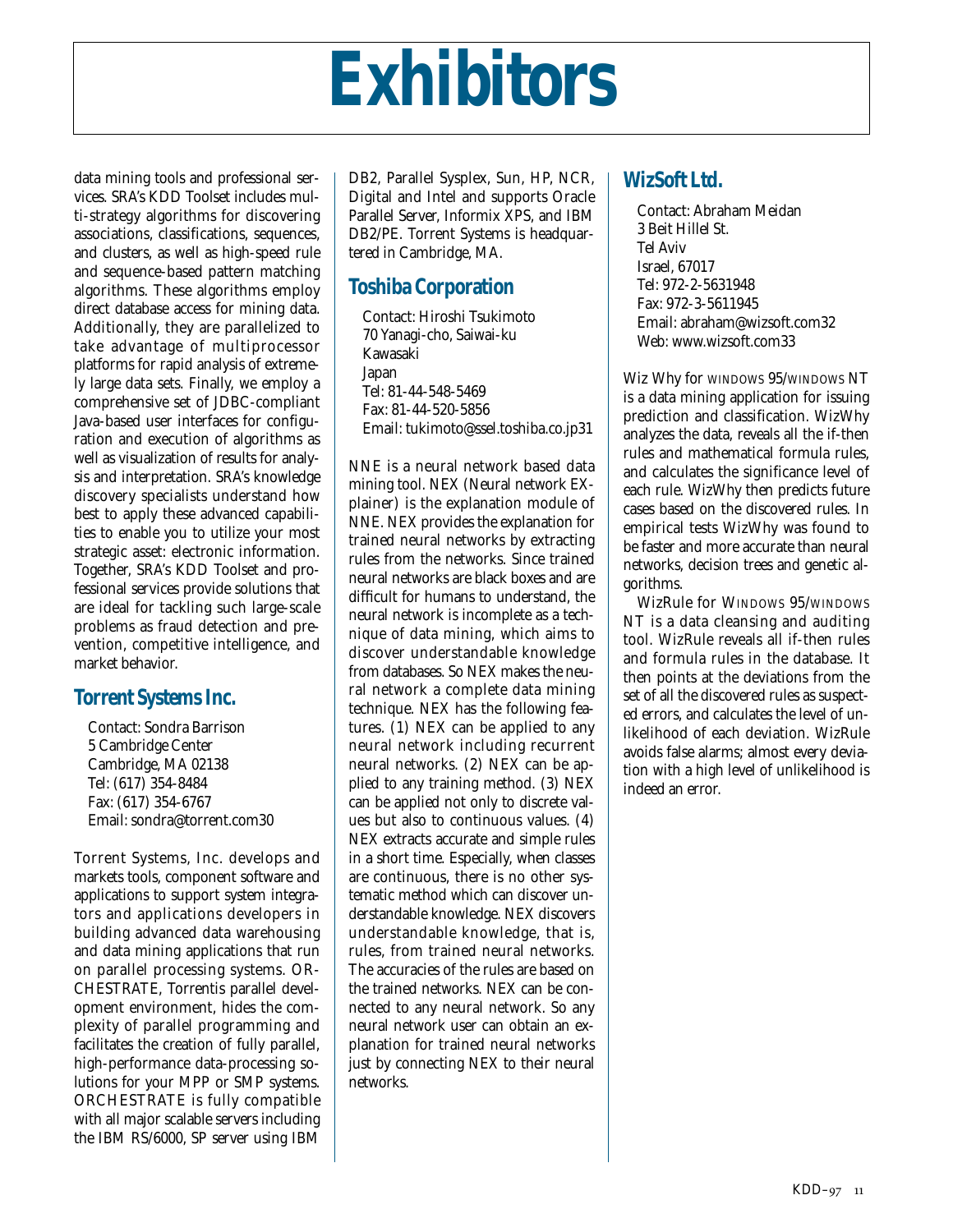

### **An Interactive Visualization Environment for Data Exploration**

*Paper Title:* An Interactive Visualization Environment for Data Exploration

*Development Team:* Mark Derthick, John Kolojejchick, and Steven F. Roth, Carnegie Mellon University

#### *Telephone:* 412-268-8812

We will demonstrate an informationcentric interface architecture for unifying the subtasks of knowledge discovery, allowing the analyst to focus on the process rather than the tools. These subtasks include data cleaning, creating a dataset, data reduction and projection, and exploratory visualization. Architectural integration is achieved with a shared object-oriented database, which is accessible to the user via a visual query language. Tight integration between queries and visualizations make exploration more interactive and less of a feed forward process than in previous systems.

*What Is Unique about the System?* Tight integration of querying and visualization. Interactive visualizations involving attributes of multiple objects.

### **Document Explorer**

*Paper Titles:* (1) Visualization Techniques to Explore Data Mining Results for Document Collections, and (2) Maximal Association Rules: A New Tool for Mining for Keyword Co-Occurrences in Document Collections

*Development Team:* Ronen Feldman and Amir Zilberstein, Bar-Ilan University; Willi Kloesgen, GMD

*Telephone:* 972-3-5318629 or 972-3- 9326702

Document Explorer is a data mining system for document collections. Such a collection represents an application domain, and the primary goal of the system is to derive patterns that provide knowledge about this domain. Additionally, the derived patterns can be used to browse the collection. Document Explorer searches for patterns that capture relations between concepts of the domain. The patterns which have been verified as interesting are structured and presented in a visual user interface allowing the user to operate on the results to refine and redirect mining queries or to access the associated documents. The system offers preprocessing tools to construct or refine a knowledge base of domain concepts and to create an intermediate representation of the document collection that will be used by all subsequent data mining operations. The main pattern types the system can search for are frequent sets, associations, concept distributions, and keyword graphs. To provide some explicit bias, the system provides a dedicated query language for searching the vast implicit spaces of pattern instances that exist in the collection. This query language offers syntactical, background, quality and redundancy constraints. The query language is embedded in a GUI which makes it easy even for novice users to explore the document collections.

*What Is Unique about the System?* (1) Dealing with unstructured information; (2) unique visualization tools; (3) special query language designed for text mining; and (4) unique browsers that enable interactive exploration.

## **GeoMiner: A Geo-Spatial Data Mining Engine**

*Paper Title:* Described in Proceedings of SIGMOD'97

*Development Team:* Jiawei Han, Krzysztof Koperski Nebojsa Stefanovic, and Qing Chen, Simon Fraser University Intelligent Database Systems Research Lab

#### *Telephone:* (604) 291-4411

Spatial data mining is to mine high-level spatial information and knowledge from large spatial databases. A spatial data mining system prototype, GeoMiner, has been designed and developed based on our years of experience in the research and development of relational data mining system, DBMiner, and our research into spatial data mining. The data mining power of GeoMiner includes five spatial data mining modules: characterization, comparison, association, clustering, and classification. The SAND (Spatial And Nonspatial Data) architecture is applied in the modeling of spatial databases, whereas GeoMiner includes the spatial data cube construction module, spatial on-line analytical processing (OLAP) module, and spatial data mining modules. A spatial data mining language, GMQL (Geo-Mining Query Language), is designed and implemented as an extension to Spatial SQL, for spatial data mining. Moreover, an interactive, user-friendly data mining interface is constructed and tools are implemented for visualization of discovered spatial knowledge.

*What Is Unique about the System?* A spatial data mining system performing knowledge discovery based on both spatial and non-spatial properties of objects. It also includes spatial OLAP modules and tools for visualization of discovered spatial knowledge.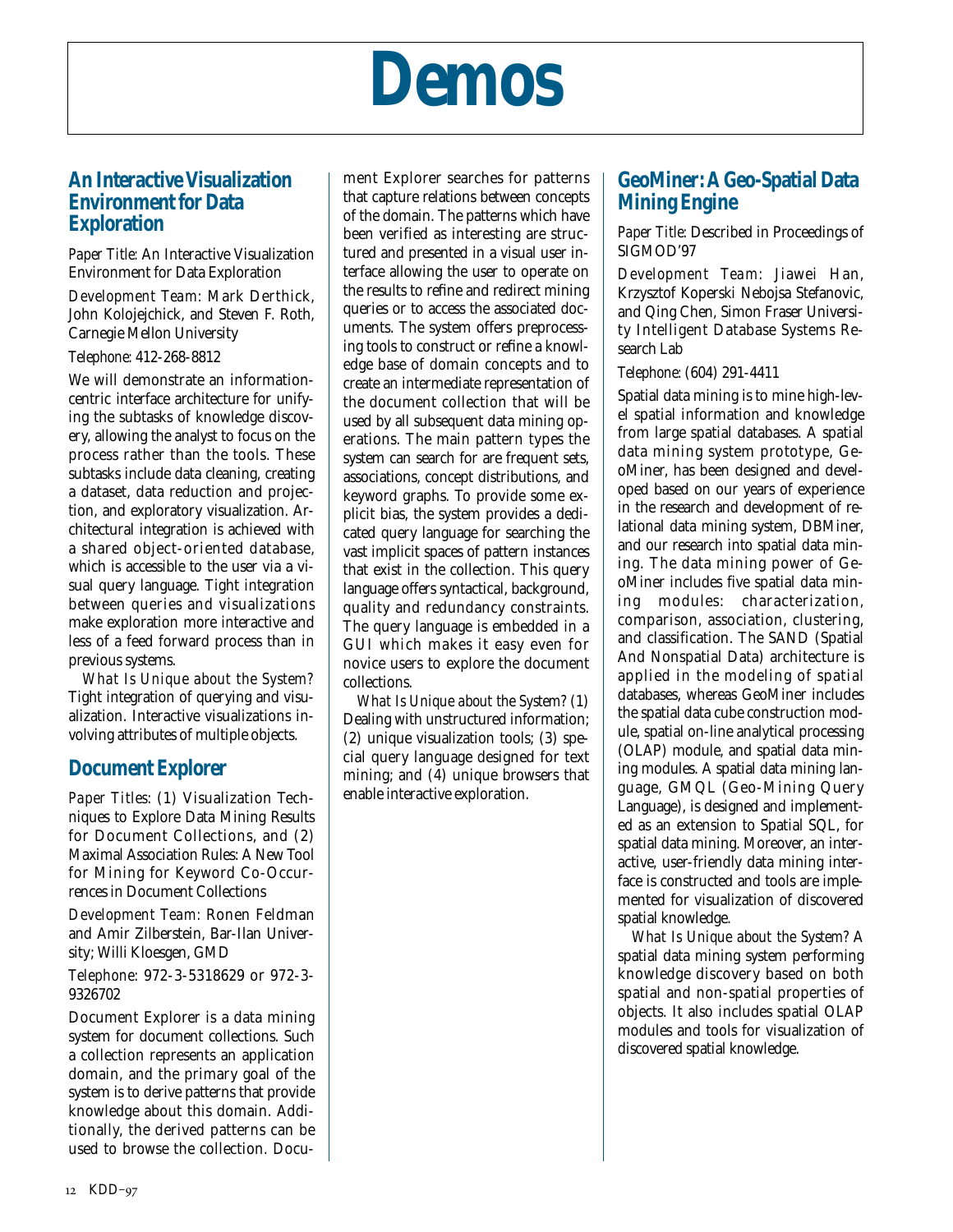## **Demos**

## **Id-Vis**

*Paper Title:* A Visual Interactive Framework for Attribute Discretization

*Development Team:* Ramesh Subramonian, Ramana Venkata, and Joyce Chen, Microcomputer Research Laboratory, Intel Corporation

*Telephone:* (408) 653 - 6794 (Ramana Venkata)

We will demonstrate the Discretizer module of Id-Vis, our interactive platform for visual data mining on a clientserver architecture. This module features multiple available algorithms, a drag-and-drop cut-point editor, multiple levels of data visualization with drill-down capability etc. A number of the variables are exposed to user experimentation. The system provides visual cues to the "optimal" number and locations of the cut-points. It also provides feedback to the user about the extra "badness," over the system-derived optima, incurred during the experimentation.

The central philosophy is that the system should place the user within the appropriate context of system-derived values, and provide the user with the opportunity to intelligently modify (e.g. display the impact on accuracy of these modifications) these optima and propagate them downstream. The server originally ships a compacted version of the raw data, or a equi-probabilistically distilled density function to the client. If, during the drill-down process, the user's information request and the associated accuracy constraints cannot be satisfied by the locally available data, the client obtains the appropriate data from the server and displays it.

*What Is Unique about the System?* Visual interactivity; opportunity for the user to encode his or her intuition/domain knowledge into and during the mining process; a feedback-loop paradigm of data mining as a learning process.

## **Interactive Knowledge Exploration Using DBMiner**

*Paper Title*: Metarule-Guided Mining of Multi-Dimensional Association Rules Using Data Cubes

*Development Team:* Jiawei Han, Jenny Y. Chiang, Sonny Chee, Shan Cheng, Wan Gong, Micheline Kamber, Kris Koperski, Yijun Lu, Nebojsa Stefanovic, Lara Winstone, Betty Xia, Osmar R. Zaiane, and Hua Zhum, Simon Fraser University

#### *Telephone:* (604) 291-4411

With years of research and development efforts, the DBminer system developed in CS/SFU, Canada has incorporated many advanced research results into our system. This includes multiple-level knowledge in large relational databases and data warehouses, a wide spectrum of data mining functions, including characterization, comparison, association, classification, prediction, and clustering, and a data visualization package. The major technologies adopted are integration with data warehouse and OLAP technology, attribute-oriented induction, statistical analysis, progressive deepening for mining multiplelevel knowledge, and meta-rule guided mining. The system provides a userfriendly, interactive data mining environment with good performance.

*What Is Unique about the System?* Integration with OLAP, multiple-level mining and multiple data mining modules.

## **Kensington - High-Performance Distributed and Parallel Data Mining**

*Paper Title:* Large Scale Data Mining: Challenges and Responses

*Development Team:* J. Chattratichat, J. Darlington, M. Ghanem, Y. Guo, M. Kohler, A. Saleem, J. Sutiwaraphun, and D. Yang, Department of Computing, Imperial College

#### *Telephone:* +44-171-5948360

Kensington is a prototype of an open, distributed, web-based, high-performance data mining system for use on parallel servers. A web-based clienttool, written in Java, gives access to a distributed collection of data bases and data mining modules which are executed on a high-performance parallel machine. The application consists of components which are integrated using Java/Corba middleware. The main components are: a database server, a data mining server, a visualisation and Web-server, and the client control tool. The data mining servers are embedded in Corba objects and distributed across a LAN or WAN. The database server is accessed via JDBC. The client-tool can access and control the data mining actions from anywhere. The high-performance mining modules are portable parallel implementations in C and MPI, and cover commonly needed functions such as classification (C4.5), prediction (neural networks), association discovery and self-organizing maps. The light-weight client tool is enriched by visualization applets for data mining results, whenever they become available. The overall goal is to (a) integrate distributed servers, e.g. data and computation servers, and (b) to make the integrated system universally accessible over the Web.

*What Is Unique about the System?* The Kensington architecture combines a flexible integration approach, based on distributed object technology, with high-performance datamining components. The component technology is